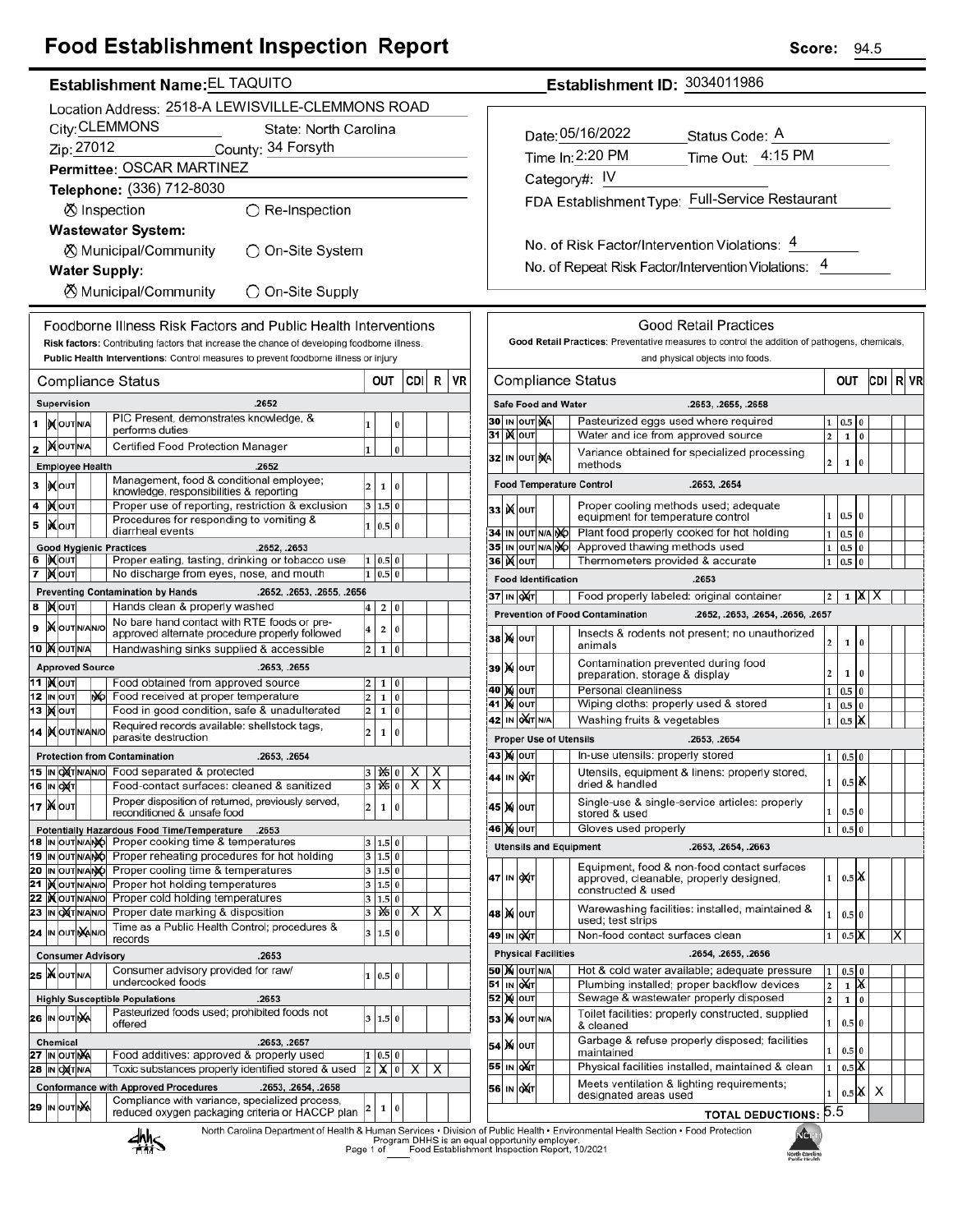## Comment Addendum to Food Establishment Inspection Report

| Establishment Name: EL TAQUITO                                                                                              |            | Establishment ID: 3034011986                                            |                                    |  |  |  |  |
|-----------------------------------------------------------------------------------------------------------------------------|------------|-------------------------------------------------------------------------|------------------------------------|--|--|--|--|
| Location Address: 2518-A LEWISVILLE-CLEMMONS ROAD<br>City: CLEMMONS                                                         | State:NC   | $[X]$ Inspection $\Box$ Re-Inspection<br>Comment Addendum Attached?   X | Date: 05/16/2022<br>Status Code: A |  |  |  |  |
| County: 34 Forsyth                                                                                                          | Zip: 27012 | Water sample taken?   $\left  \right $ Yes $\left  \right $ No          | Category #: $IV$                   |  |  |  |  |
| Wastewater System: X Municipal/Community   On-Site System<br>Water Supply:<br><b>x</b> Municipal/Community □ On-Site System |            | Email 1:bigo42788@aol.com                                               |                                    |  |  |  |  |
| Permittee: OSCAR MARTINEZ                                                                                                   |            | Email $2$ :                                                             |                                    |  |  |  |  |
| Telephone: (336) 712-8030                                                                                                   |            | Email $3:$                                                              |                                    |  |  |  |  |
| Temperature Observations                                                                                                    |            |                                                                         |                                    |  |  |  |  |
| ----<br>.   .<br>.                                                                                                          |            |                                                                         |                                    |  |  |  |  |

|                  |                                           |                  |          | Effective January 1, 2019 Cold Holding is now 41 degrees or less |          |      |
|------------------|-------------------------------------------|------------------|----------|------------------------------------------------------------------|----------|------|
| Item<br>chicken  | Location<br>steam table                   | Temp Item<br>148 | Location | Temp Item                                                        | Location | Temp |
| rice             | steam table                               | 139              |          |                                                                  |          |      |
| refried beans    | steam table                               | 170              |          |                                                                  |          |      |
| shredded lettuce | prep cooler                               | 39               |          |                                                                  |          |      |
| menudo           | 2 door cooler                             | 41               |          |                                                                  |          |      |
| tamale           | 2 door cooler                             | 40               |          |                                                                  |          |      |
| ambient air      | small cooler w/eggs, vegs                 | 38               |          |                                                                  |          |      |
| hot water        | prep sink                                 | 138              |          |                                                                  |          |      |
| CI sanitizer     | 3 comp sink (ppm)                         | 50               |          |                                                                  |          |      |
| ServSafe         | Gilberto Martinez 2/13/27                 | 0                |          |                                                                  |          |      |
|                  |                                           |                  |          |                                                                  |          |      |
|                  |                                           |                  |          |                                                                  |          |      |
|                  |                                           |                  |          |                                                                  |          |      |
|                  |                                           |                  |          |                                                                  |          |      |
|                  |                                           |                  |          |                                                                  |          |      |
|                  |                                           |                  |          |                                                                  |          |      |
|                  |                                           |                  |          |                                                                  |          |      |
|                  |                                           |                  |          |                                                                  |          |      |
|                  |                                           |                  |          |                                                                  |          |      |
|                  |                                           |                  |          |                                                                  |          |      |
|                  |                                           |                  |          |                                                                  |          |      |
|                  |                                           | First            | Last     |                                                                  |          |      |
|                  | Person in Charge (Print & Sign): Gilberto |                  | Martinez | Gills you                                                        |          |      |

| Person in Charge (Print & Sign): Gilberto                                                                                              | Martinez                                                                                                               | Gills you                                                   |
|----------------------------------------------------------------------------------------------------------------------------------------|------------------------------------------------------------------------------------------------------------------------|-------------------------------------------------------------|
| First                                                                                                                                  | Last                                                                                                                   |                                                             |
| Regulatory Authority (Print & Sign): Aubrie                                                                                            | Welch                                                                                                                  | Aubric Deleh Keus                                           |
| REHS ID: 2519 - Welch, Aubrie                                                                                                          | Verification Required Date:                                                                                            |                                                             |
| REHS Contact Phone Number: (336) 703-3131<br>North Carolina Department of Health & Human Services<br>4M <sub>S</sub><br>Page 1 of ____ | ● Division of Public Health<br>DHHS is an equal opportunity employer.<br>Food Establishment Inspection Report, 10/2021 | • Food Protection Program<br>● Environmental Health Section |